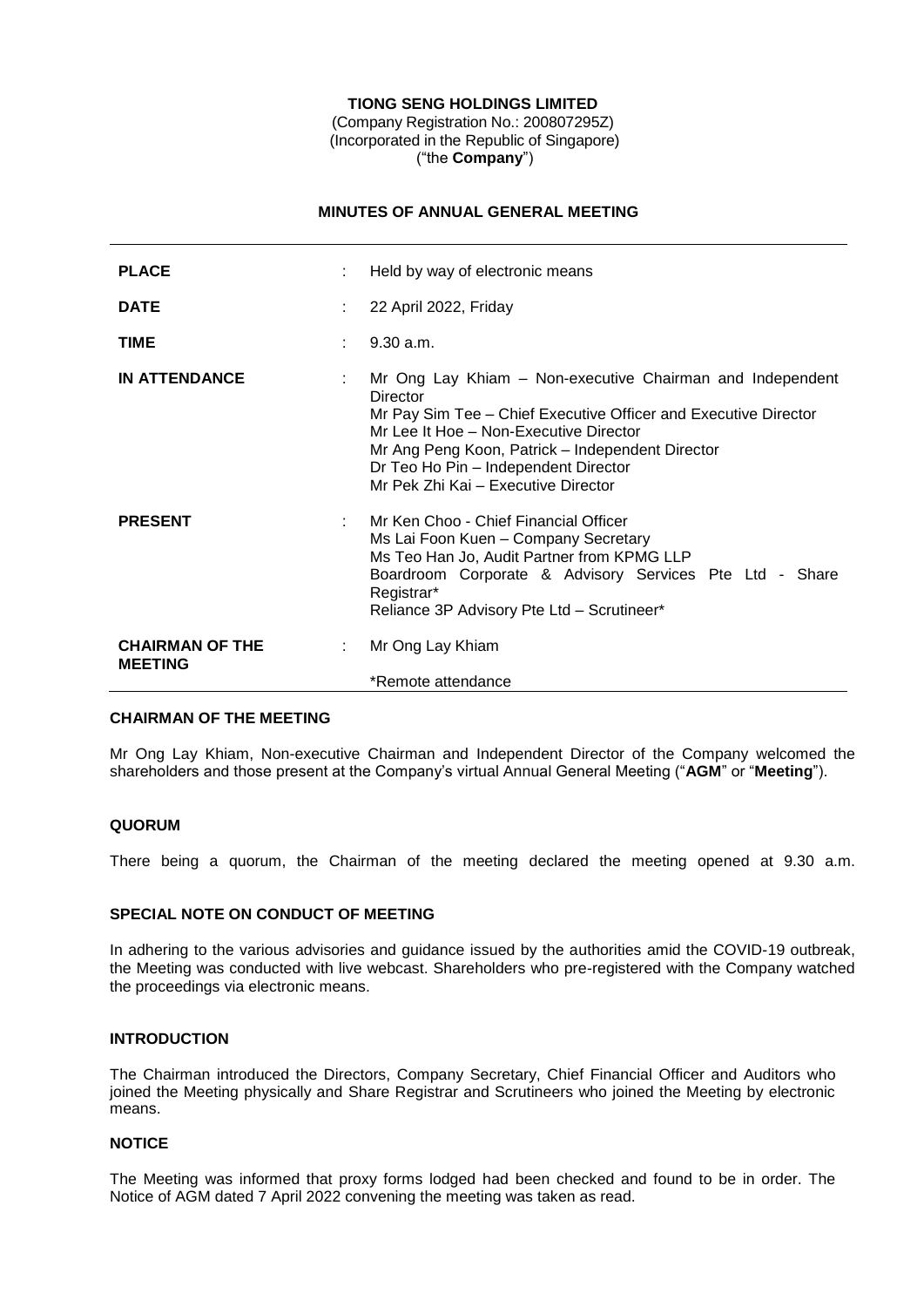The Chairman of the Meeting informed the shareholders that he has been appointed as a proxy by a number of shareholders and has voted in accordance with their instructions.

## **VOTING BY WAY OF A POLL**

The Company made an announcement on SGXNet on 7 April 2022 informing shareholders to submit their proxy forms by 9.30 a.m. on 20 April 2022 to appoint the Chairman of the Meeting to cast votes on their behalf.

Shareholders were informed that all motions tabled at the meeting will be voted by way of a poll as Chairman of the meeting has demanded for a poll in accordance with Regulation 89 of the Company's Constitution. Voting by poll has also complied with the Singapore Exchange Securities Trading Limited ("**SGX-ST**") Listing manual.

The shareholders were informed that Chairman of the Meeting and Mr Pay Sim Tee were the proposer and seconder for all the resolutions except for Resolutions 3, 4 & 11. Mr Patrick Ang and Mr Lee It Hoe proposed and seconded resolution 3. The Chairman of the Meeting proposed resolutions 4 & 11 and Mr Patrick Ang seconded these resolutions.

The shareholders have also been informed that the Company have published its responses to questions received from SIAS and SGX Regco on SGXNet on 18 April 2022 and 21 April 2022 respectively. The Company did not receive any question from shareholders and subsequent clarifications or additional questions after the announcement.

## **PRESENTATION**

Mr Ken Choo ("**Mr Choo"**), CFO, delivered a presentation of the Group including the following:

- financial highlights including the key factors impacting financial results,
- operational highlights including the construction and civil engineering projects and real estate development projects;
- the industry outlook moving forward touching on growth opportunities and trends in construction and real estate development and engineering solutions.

The Chairman thanked Mr Choo for the presentation and proceeded with the ordinary business of the meeting.

### **ORDINARY BUSINESS**

### **ORDINARY RESOLUTION 1 – TO RECEIVE AND ADOPT THE DIRECTORS' STATEMENT AND THE AUDITED FINANCIAL STATEMENTS FOR THE FINANCIAL YEAR ENDED 31 DECEMBER 2021**

The first item on the agenda was to receive and adopt the Directors' statement and the audited financial statements of the Company for the financial year ended 31 December 2021 together with the report of the auditors thereon.

The motion was duly proposed and seconded and the voting results of the poll were as follows:

|                                  | Number of Shares | Percentage (%) |
|----------------------------------|------------------|----------------|
| <b>For Resolution</b>            | 316.303.361      | 100            |
| Against the Resolution           |                  |                |
| Total number of valid votes cast | 316,303,361      | 100            |

Based on the results of the poll, the Chairman of the Meeting declared resolution 1 duly carried.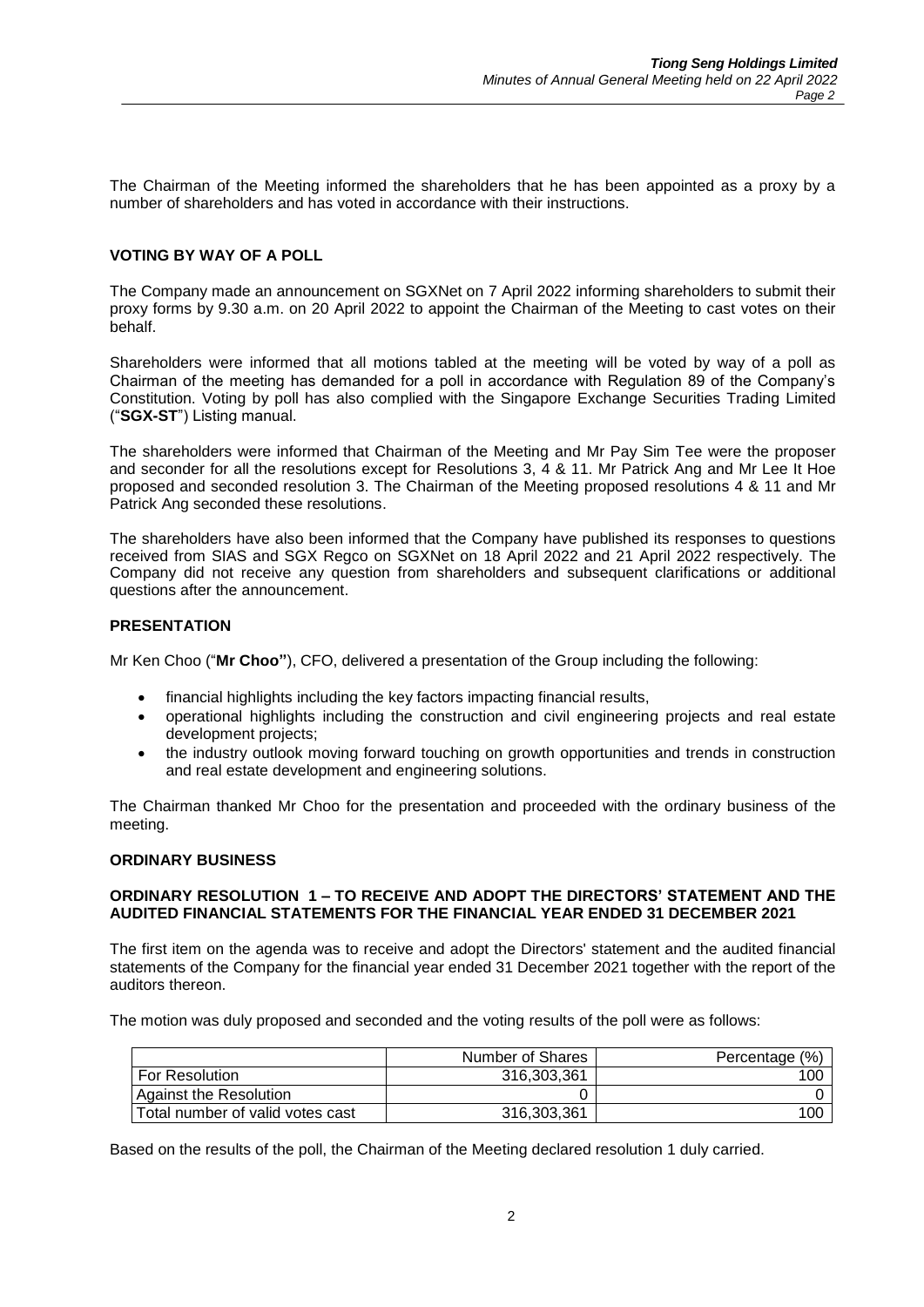It was RESOLVED:

"That the Directors' Statement and the Audited Financial Statements for the financial year ended 31 December 2021 together with the Auditors' Report be received and adopted."

# **ORDINARY RESOLUTION 2 – FIRST AND FINAL DIVIDEND**

Shareholders were informed that the Company proposed to declare a first and final dividend of 0.25 cents per ordinary share (one tier tax exempt) for the year ended 31 December 2021.

The motion was duly proposed and seconded and the voting results of the poll were as follows:

|                                  | Number of Shares | Percentage (%) |
|----------------------------------|------------------|----------------|
| For Resolution                   | 316.303.361      | 100            |
| Against the Resolution           |                  |                |
| Total number of valid votes cast | 316,303,361      | 100            |

Based on the results of the poll, the Chairman of the Meeting declared resolution 2 duly carried.

It was RESOLVED:

"That the payment of a first and final dividend of 0.25 cents per ordinary share (one tier tax exempt) for the year ended 31 December 2021 be and is hereby approved."

# **ORDINARY RESOLUTION 3 – RE-ELECTION OF MR ONG LAY KHIAM**

The third agenda of the item was to re-elect Mr Ong Lay Khiam as a Director of the Company. Shareholders were informed that Mr Ong Lay Khiam, who was retiring pursuant to Regulation 89 of the Company's Constitution, had given his consent to continue in office.

It was noted that Mr Ong Lay Khiam, upon re-election as a Director of the Company remains as Chairman of Audit Committee and members of Remuneration and Nominating Committees respectively and would be considered as an Independent Non-Executive Director.

The motion was duly proposed and seconded and the voting results of the poll were as follows:

|                                  | Number of Shares | (% )<br>Percentage |
|----------------------------------|------------------|--------------------|
| <b>For Resolution</b>            | 316,296,324      | 100                |
| Against the Resolution           | 7.037            |                    |
| Total number of valid votes cast | 316,303,361      | 100                |

Based on the results of the poll, the Chairman of the Meeting declared resolution 3 duly carried.

It was RESOLVED:

"That Mr Ong Lay Khiam be re-elected as a Director of the Company."

Mr Ong Lay Khiam having been re-elected as Director of the Company remains as Independent Non-Executive Director and Chairman of Audit Committee and members of Remuneration and Nominating Committees respectively. He is considered independent by the board of directors of the Company for the purposes of Rule 704(8) of Listing Manual of Singapore Exchange Securities Trading Limited ("**SGX-ST**").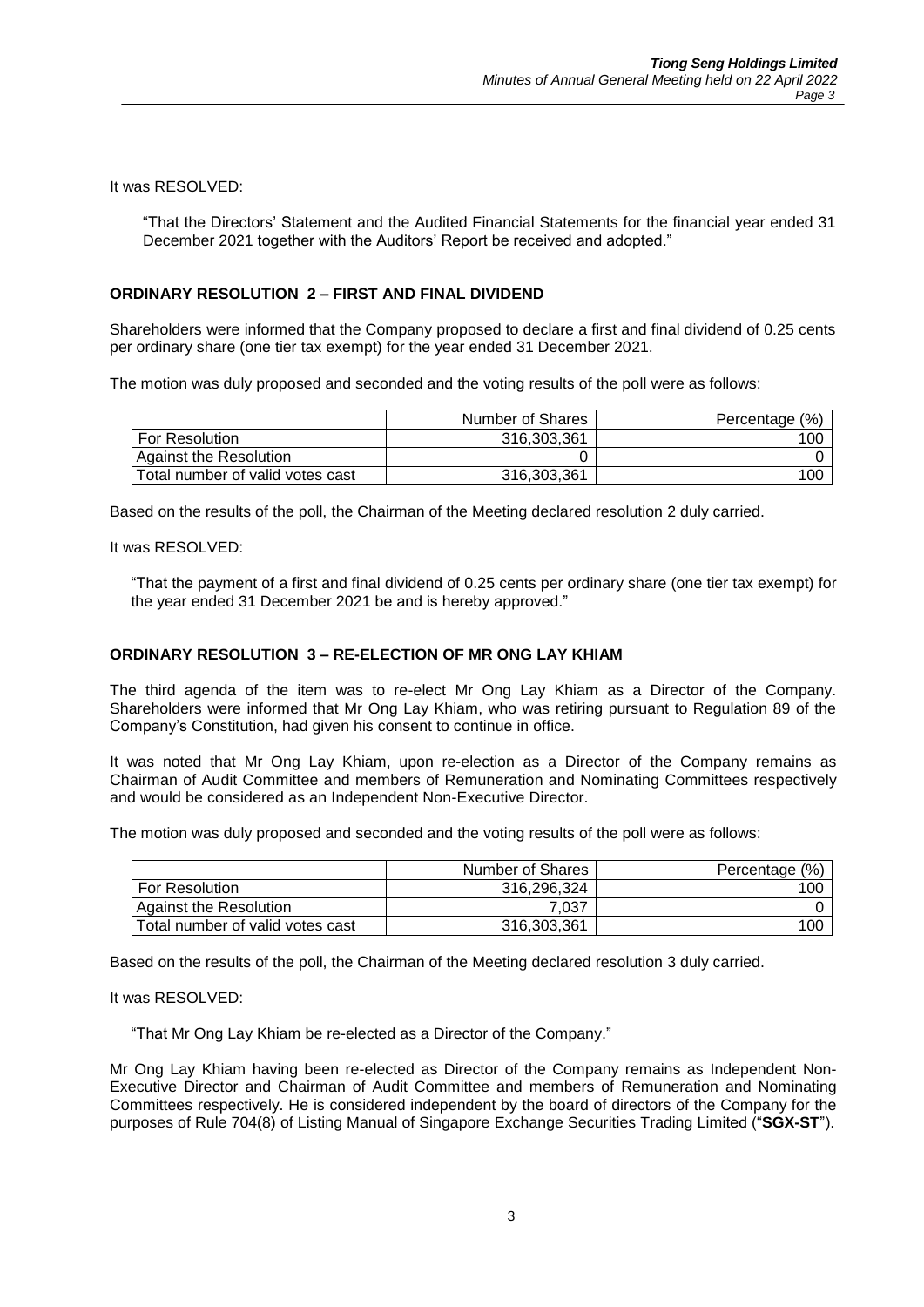# **ORDINARY RESOLUTION 4 – RE-ELECTION OF MR PAY SIM TEE**

The fourth agenda of the item was to re-elect Mr Pay Sim Tee as a Director of the Company pursuant to Regulation 89 of the Company's Constitution.

It was noted that Mr Pay Sim Tee upon re-election as Director of the Company, remains as Executive Director and Chief Executive Officer and a member of Nominating Committee. He would be considered non-independent.

The motion was duly proposed and seconded and the voting results of the poll were as follows:

|                                  | Number of Shares | Percentage (%) |
|----------------------------------|------------------|----------------|
| For Resolution                   | 316.296.324      | 100            |
| Against the Resolution           | 7.037            |                |
| Total number of valid votes cast | 316.303.361      | 100            |

Based on the results of the poll, the Chairman of the Meeting declared resolution 4 duly carried.

It was RESOLVED:

"That Mr Pay Sim Tee be re-elected as a Director of the Company."

Mr Pay Sim Tee, having been re-elected as Director of the Company, remains as Executive Director and Chief Executive Officer and a member of Nominating Committee.

## **ORDINARY RESOLUTION 5 – RE-ELECTION OF MR PEK ZHI KAI**

The fifth agenda of the item was to re-elect Mr Pek Zhi Kai as a Director of the Company pursuant to Regulation 88 of the Company's Constitution.

It was noted that Mr Pek Zhi Kai on re-election as Director of the Company, remains as Executive Director and Chief Executive Officer.

The motion was duly proposed and seconded and the voting results of the poll were as follows:

|                                  | Number of Shares | Percentage (%) |
|----------------------------------|------------------|----------------|
| <b>For Resolution</b>            | 316,303,361      | 100            |
| Against the Resolution           |                  |                |
| Total number of valid votes cast | 316,303,361      | 100            |

Based on the results of the poll, the Chairman of the Meeting declared resolution 5 duly carried.

It was RESOLVED:

"That Mr Pek Zhi Kai be re-elected as a Director of the Company."

Mr Pek Zhi Kai, having been re-elected as Director of the Company, remains as Executive Director of the Company and Chief Executive Officer.

## **ORDINARY RESOLUTION 6 - APPROVAL OF DIRECTORS' FEES FOR THE FINANCIAL YEAR ENDING 31 DECEMBER 2022**

The Board had recommended the payment of Directors' fees of S\$350,000.00 for the financial year ending 31 December 2022.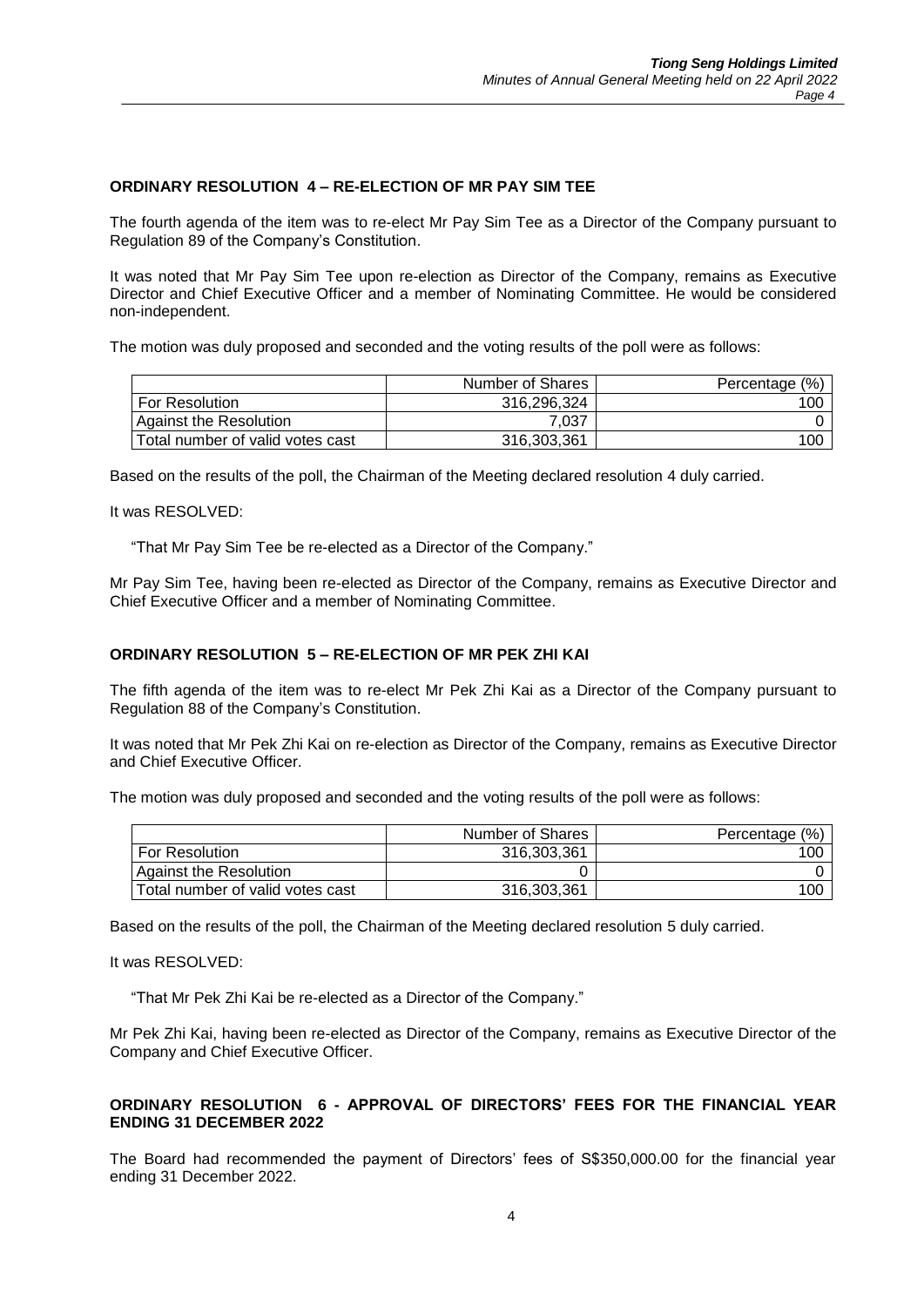The motion was duly proposed and seconded and the voting results of the poll were as follows:

|                                  | Number of Shares | Percentage (%) |
|----------------------------------|------------------|----------------|
| For Resolution                   | 316,303,361      | 100            |
| Against the Resolution           |                  |                |
| Total number of valid votes cast | 316,303,361      | 100            |

Based on the results of the poll, the Chairman of the Meeting declared resolution 6 duly carried.

It was RESOLVED:

"That the payment of Directors' fees amounting to S\$350,000.00 for the financial year ending 31 December 2022, payable in arrears, be approved."

## **ORDINARY RESOLUTION 7 - APPROVAL OF ADDITIONAL DIRECTORS' FEES FOR THE FINANCIAL YEAR ENDED 31 DECEMBER 2021**

The Board had recommended the payment of additional Directors' fees of S\$25,000.00 for the financial year ended 31 December 2021.

The motion was duly proposed and seconded and the voting results of the poll were as follows:

|                                  | Number of Shares | Percentage (%) |
|----------------------------------|------------------|----------------|
| For Resolution                   | 316.303.361      | 100            |
| Against the Resolution           |                  |                |
| Total number of valid votes cast | 316,303,361      | 100            |

Based on the results of the poll, the Chairman of the Meeting declared resolution 7 duly carried.

It was RESOLVED:

"That the payment of additional Directors' fees amounting to S\$25,000.00 for the financial year ended 31 December 2021, payable in arrears, be approved."

### **ORDINARY RESOLUTION 8 - RE-APPOINTMENT OF AUDITORS**

Shareholders were informed that the retiring auditors, KPMG LLP, had expressed their willingness to continue in office.

The motion was duly proposed and seconded and the voting results of the poll were as follows:

|                                  | Number of Shares | Percentage (%) |
|----------------------------------|------------------|----------------|
| <b>For Resolution</b>            | 316.303.361      | 100            |
| Against the Resolution           |                  |                |
| Total number of valid votes cast | 316,303,361      | 100            |

Based on the results of the poll, the Chairman of the Meeting declared resolution 8 duly carried.

It was RESOLVED:

"That KPMG LLP be and are hereby re-appointed Auditors of the Company to hold office until the conclusion of the next Annual General Meeting and that the Directors be authorised to fix their remuneration."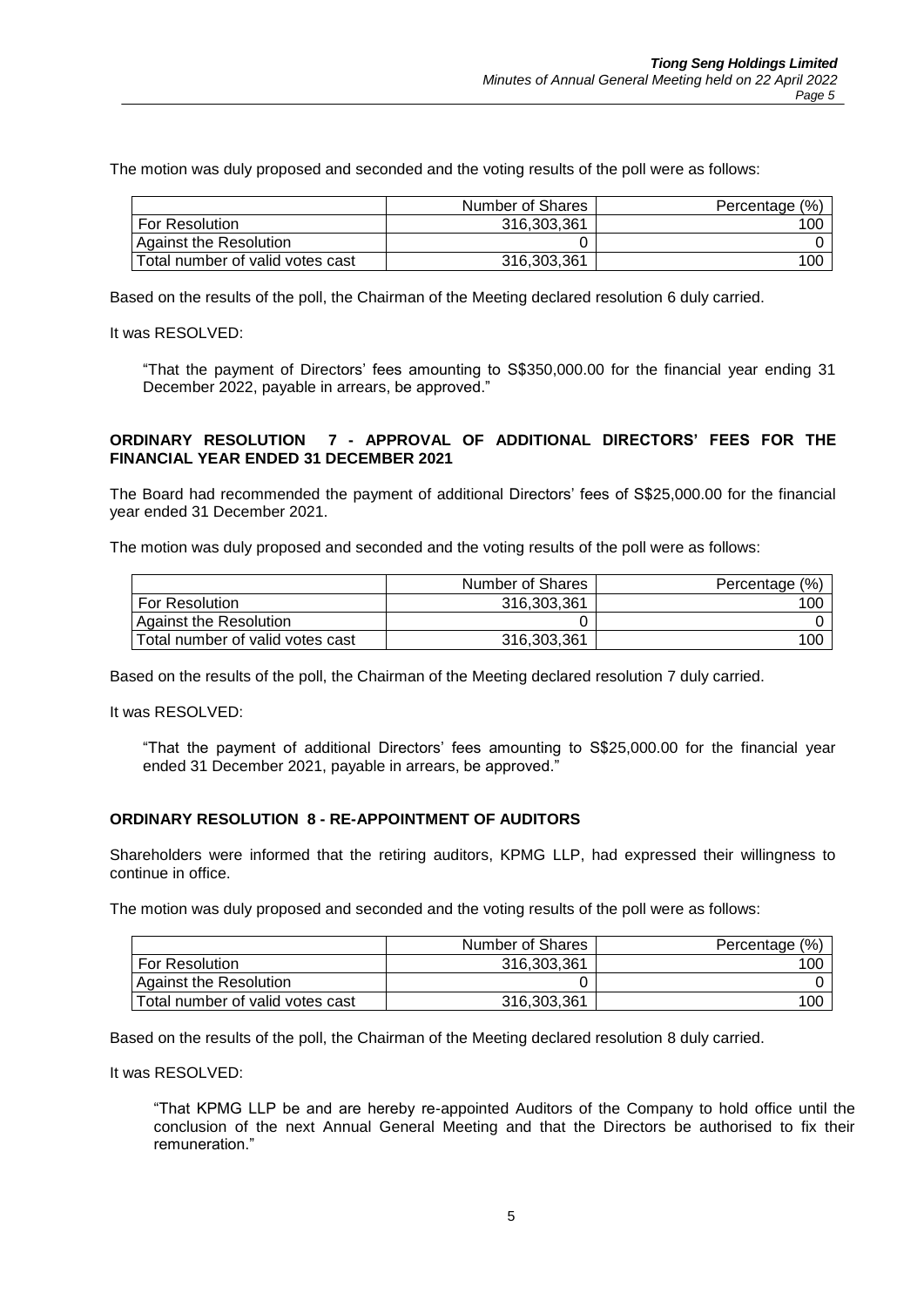## **ANY OTHER ORDINARY BUSINESS**

As no notice of any other ordinary business had been received by the Company Secretary, the Chairman of the meeting proceeded to deal with the special business of the meeting.

#### **SPECIAL BUSINESS**

## **ORDINARY RESOLUTION 9 - AUTHORITY TO ISSUE SHARES**

Resolution 9 dealt with an Ordinary Resolution to authorise the Directors to issue shares pursuant to Section 161 of the Companies Act and Rule 806 of the Listing Manual of the SGX-ST.

The motion was duly proposed and seconded and the voting results of the poll were as follows:

|                                  | Number of Shares | Percentage (%) |
|----------------------------------|------------------|----------------|
| <b>For Resolution</b>            | 316.198.907      | 99.97          |
| Against the Resolution           | 104.454          | 0.03           |
| Total number of valid votes cast | 316,303,361      | 100.00         |

Based on the results of the poll, the Chairman of the Meeting declared resolution 9 duly carried.

It was RESOLVED:

"That pursuant to Section 161 of the Companies Act 1967 of Singapore, and Rule 806 of the Listing Manual of the SGX-ST, the Directors of the Company be authorised and empowered to:

- (a) (i) Issue shares in the Company ("**shares**") whether by way of rights, bonus or otherwise; and/or
	- (ii) make or grant offers, agreements or options (collectively, "**Instruments**") that might or would require shares to be issued, including but not limited to the creation and issue of (as well as adjustments to) options, warrants, debentures or other instruments convertible into shares,

at any time and upon such terms and conditions and for such purposes and to such persons as the Directors of the Company may in their absolute discretion deem fit; and

(b) (notwithstanding the authority conferred by this Resolution may have ceased to be in force) issue shares in pursuance of any Instruments made or granted by the Directors of the Company while this Resolution was in force,

provided that:

- (1) the aggregate number of shares (including shares to be issued in pursuance of the Instruments, made or granted pursuant to this Resolution) to be issued pursuant to this Resolution shall not exceed 50% of the total number of issued shares (excluding treasury shares and subsidiary holdings) in the capital of the Company (as calculated in accordance with sub-paragraph (2) below), of which the aggregate number of shares to be issued other than on a pro rata basis to shareholders of the Company shall not exceed 20% of the total number of issued shares (excluding treasury shares and subsidiary holdings) in the capital of the Company (as calculated in accordance with sub-paragraph (2) below);
- (2) (subject to such manner of calculation as may be prescribed by the SGX-ST) for the purpose of determining the aggregate number of shares that may be issued under sub-paragraph (1) above, the total number of issued shares (excluding treasury shares and subsidiary holdings) shall be based on the total number of issued shares (excluding treasury shares and subsidiary holdings) in the capital of the Company at the time of the passing of this Resolution, after adjusting for: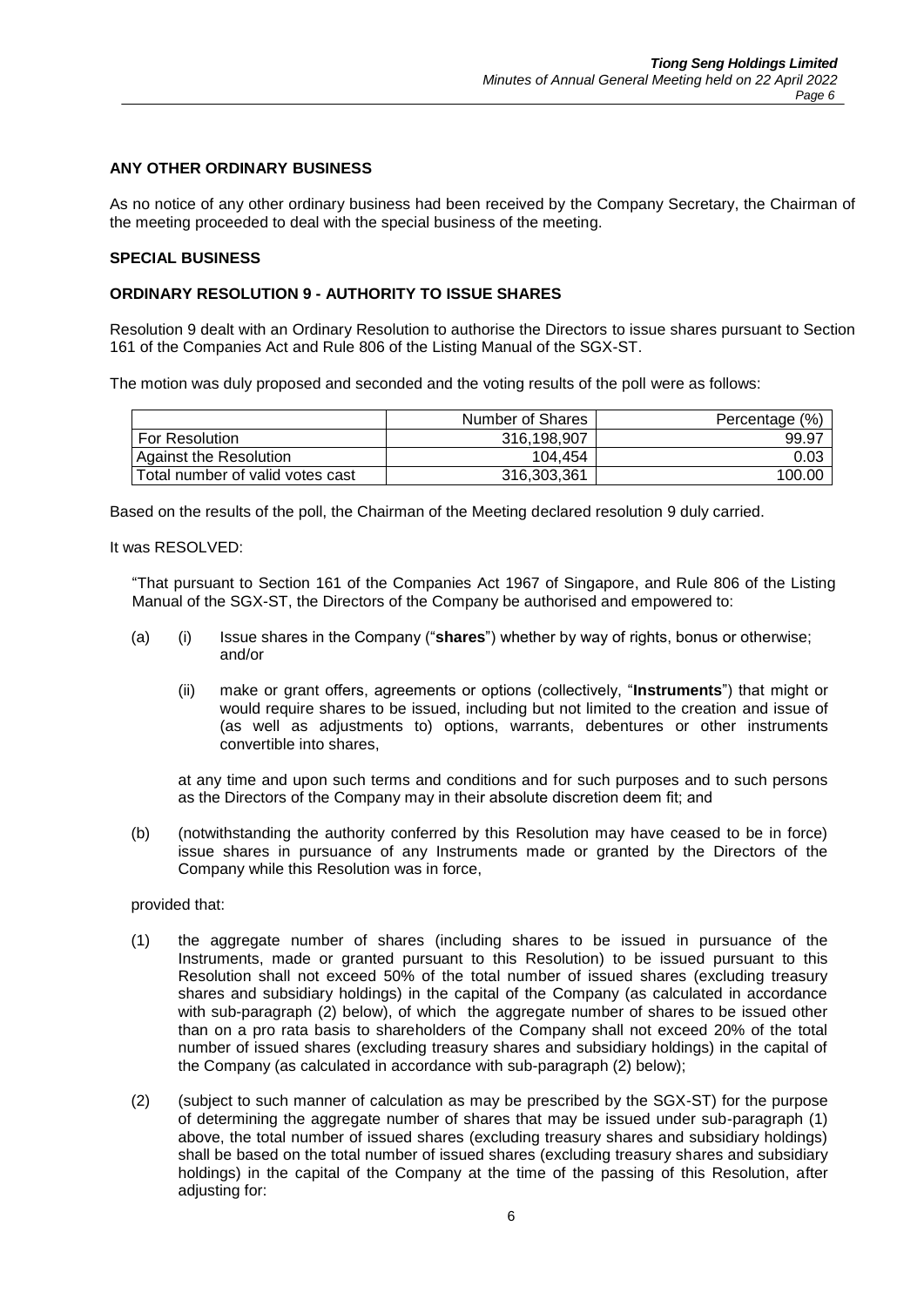- (a) new shares arising from the conversion or exercise of any convertible securities;
- (b) new shares arising from the exercise of share options or vesting of share awards which are outstanding or subsisting at the time of the passing of this Resolution; and
- (c) any subsequent bonus issue, consolidation or subdivision of shares;
- (3) in exercising the authority conferred by this Resolution, the Company shall comply with the provisions of the Listing Manual of the SGX-ST for the time being in force (unless such compliance has been waived by the SGX-ST) and the Constitution of the Company; and
- (4) unless revoked or varied by the Company in a general meeting, such authority shall continue in force until the conclusion of the next Annual General Meeting of the Company or the date by which the next Annual General Meeting of the Company is required by law to be held, whichever is earlier."

### **ORDINARY RESOLUTION 10 – RENEWAL OF THE SHARE BUY-BACK MANDATE**

Resolution 10 dealt with an Ordinary Resolution to renew the share buy-back mandate.

The motion was duly proposed and seconded and the voting results of the poll were as follows:

|                                  | Number of Shares | Percentage (%) |
|----------------------------------|------------------|----------------|
| For Resolution                   | 316.303.361      | 100            |
| Against the Resolution           |                  |                |
| Total number of valid votes cast | 316,303,361      | 100            |

Based on the results of the poll, the Chairman of the Meeting declared the resolution 10 duly carried.

It was RESOLVED:

"That

- (a) for the purposes of Sections 76C and 76E of the Companies Act 1967 of Singapore (the "**Act**"), the exercise by the Directors of the Company of all the powers of the Company to purchase or otherwise acquire issued ordinary shares in the capital of the Company (the "Shares") not exceeding in aggregate the Maximum Limit (as hereafter defined), at such price or prices as may be determined by the Directors of the Company from time to time up to the Maximum Price (as hereinafter defined), whether by way of:
	- (i) on-market purchases through the SGX-ST's ready market or, as the case may be, any other stock exchange on which the Shares may for the time being be listed and quoted ("Other Exchange"), through one or more duly licensed stockbrokers appointed by the Company for such purpose (the "On-Market Share Buy-Back") and/or
	- (ii) off-market purchases (if effected otherwise than on the SGX-ST) in accordance with any equal access scheme(s) as defined in Section 76C of the Act as may be determined or formulated by the Directors as they may consider fit and in the best interests of the Company, which scheme(s) shall satisfy all the conditions prescribed by the Companies Act and the Listing Manual (the "Off-Market Share Buy-Back"),

and otherwise in accordance with all other laws, regulations and rules of the SGX-ST or, as the case may be, Other Exchange, as may for the time being be applicable, be and is hereby authorised and approved generally and unconditionally (the "Share Buy-Back Mandate");

(b) unless varied or revoked by the Company in a general meeting, the authority conferred on the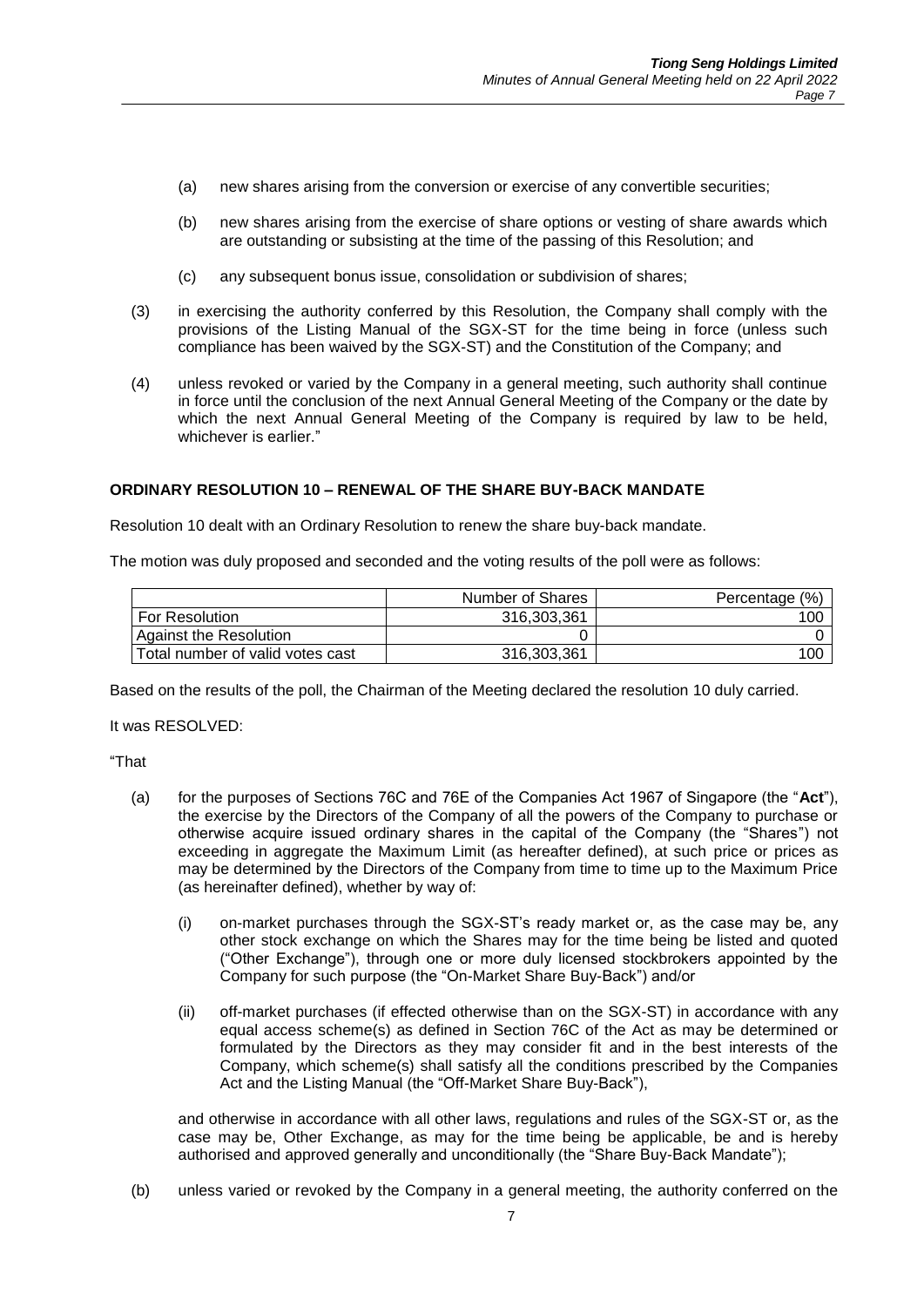Directors of the Company pursuant to the Share Buy-Back Mandate may be exercised by the Directors of the Company at any time and from time to time during the period commencing from the passing of this resolution and expiring on the earliest of:

- (i) the date on which the next Annual General Meeting of the Company is held;
- (ii) the date by which the next Annual General Meeting of the Company is required by law to be held; or
- (iii) the date on which purchases and acquisitions of Shares pursuant to the Share Buy-Back Mandate are carried out to the full extent mandated.
- (c) in this resolution:

"**Maximum Limit**" means the number of Shares representing ten per cent (10%) of the total issued ordinary share capital of the Company ascertained as at the date of the passing of this resolution unless the Company has effected a reduction of the share capital of the Company in accordance with the applicable provisions of the Act at any time during the Relevant Period (as defined hereinafter), in which event the issued ordinary share capital of the Company shall be taken to be the amount of the issued ordinary share capital of the Company as altered (excluding any treasury shares and subsidiary holdings that may be held by the Company from time to time);

"**Relevant Period**" means the period commencing from the date of the Annual General Meeting at which the proposed renewal of the Share Buy-Back Mandate is approved, and expiring on the date the next annual general meeting of the Company is held or is required by law to be held, or until it is varied or revoked by the Company in general meeting, after the date of the passing of this resolution (whichever is the earliest);

"**Maximum Price**" in relation to a Share to be purchased, means the purchase price (excluding related brokerage, commission, stamp duties, clearance fees, applicable goods and services tax and other related expenses) not exceeding:

- (i) in the case of an On-Market Share Buy-Back, 105% of the Average Closing Market Price of the Shares; and
- (ii) in the case of an Off-Market Share Buy-Back, 120% of the Average Closing Market Price of the Shares,

where:

"**Average Closing Market Price**" means the average of the closing market prices of the Shares over the last five (5) market days on which transactions in the Shares were recorded before the day on which the purchases are made, and deemed to be adjusted for any corporate action that occurs during the relevant five (5)-day period and the day on which the purchases are made; and

(d) the Directors of the Company be and are hereby authorised to complete and do all such acts and things (including executing such documents as may be required) as they may consider expedient or necessary to give effect to the transactions contemplated by this resolution."